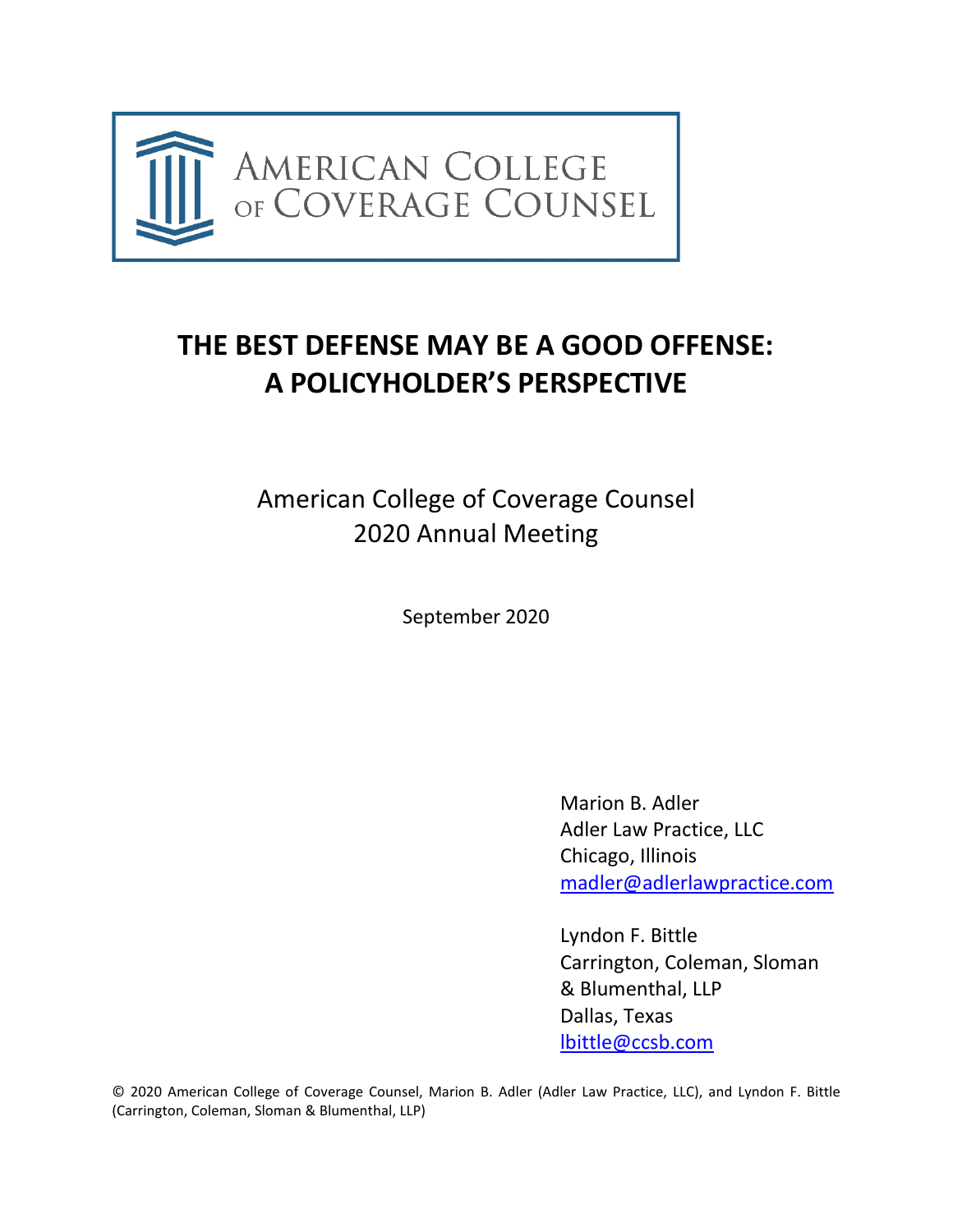# **THE BEST DEFENSE MAY BE A GOOD OFFENSE: A POLICYHOLDER'S PERSPECTIVE**

**MARION B. ADLER ADLER LAW PRACTICE, LLC** madler@adlerlawpractice.com 708-948-7391 [www.adlerlawpractice.com](http://www.adlerlawpractice.com/)

**LYNDON F. BITTLE CARRINGTON, COLEMAN, SLOMAN & BLUMENTHAL, LLP** [lbittle@ccsb.com](mailto:lbittle@ccsb.com) 214-855-3096 [www.ccsb.com](http://www.ccsb.com/) [1](#page-1-0)

When an insurer has a duty to defend or to pay a policyholder's defense costs, the majority of courts hold that the insurer also must fund the policyholder's pursuit of "affirmative claims," at least when those affirmative claims are either:

- (a) inextricably intertwined with the claims against the policyholder for which the insurer has a defense obligation;[2](#page-1-1) and/ or
- (b) defensive in nature, in that the affirmative claims may eliminate or reduce the insured's liability to the claimant.[3](#page-1-2)

<span id="page-1-0"></span><sup>1</sup> Marion Adler and Lyndon Bittle both regularly represent commercial policyholders in coverage disputes. The views expressed in this paper are theirs alone and do not necessarily represent the views of their firms or clients.

<span id="page-1-1"></span><sup>2</sup> *See, e.g., Safeguard Scientifics, Inc. v. Liberty Mut. Ins. Co.*, 766 F. Supp. 324, 334 (E.D. Pa. 1991), *aff'd mem.*, 1992 U.S. App. LEXIS 38473 at \*14-15, 1992 WL 12915247 (3d Cir. 1992) (unpublished order under F.R.A.P. 32.1).

The term "defense obligation" is used to encompass situations in which the insurer either (i) has a duty to defend, or (ii) has the duty to pay defense costs incurred by the policyholder, who controls its own defense.

<span id="page-1-2"></span><sup>3</sup> *See, e.g., Oscar W. Larson Co. v. United Capitol Ins. Co.*, 845 F. Supp. 458, 461 (W.D. Mich. 1993), *aff'd on other grounds*, 64 F.3d 1010 (6th Cir. 1995).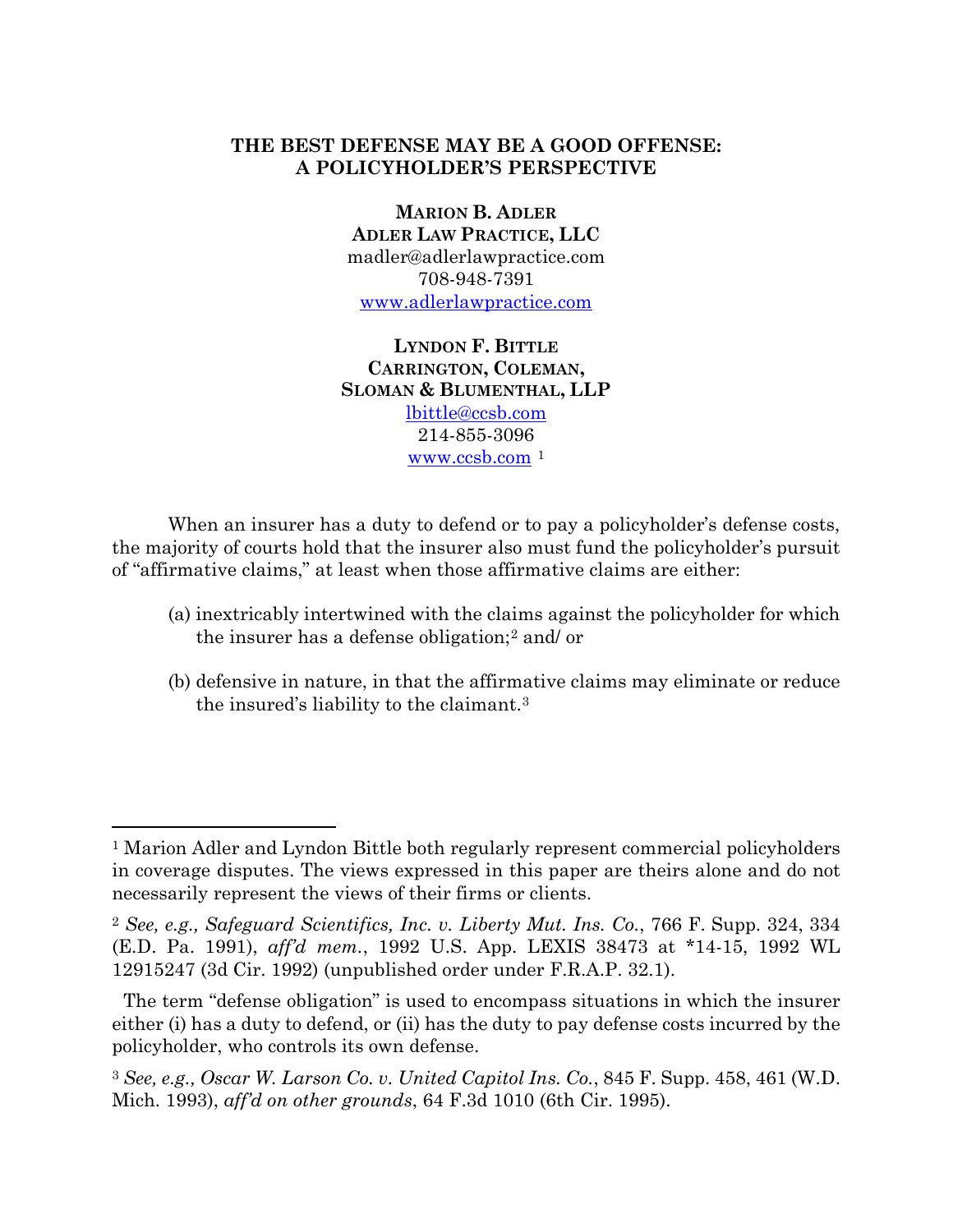Very few courts adopt a bright line rule that an insurer who has a duty to defend or fund the defense never has a duty to pay for pursuing affirmative claims.[4](#page-2-0) Rather, when the insurer prevails in such disputes, it is typically because the court concludes that:

- (a) the affirmative claims are not defensive in nature; and/ or
- (b) because the insurer has accepted the defense of the claims asserted against the policyholder, the insurer is entitled to control the defense, including whether to pursue the affirmative claims as a defense strategy.<sup>[5](#page-2-1)</sup>

Broadly speaking, the question of whether the insurer has a duty to fund affirmative claims arises in two distinct circumstances. Most frequently, the "affirmative claims" are asserted as counterclaims, cross-claims, or third-party claims in the lawsuit in which the policyholder was named as a defendant.[6](#page-2-2) Less often, the policyholder seeks to hold the insurer responsible for the litigation expense of an entirely separate lawsuit, often in situations where the policyholder sues preemptively so as to seize the initiative in a long-simmering dispute.[7](#page-2-3) Conceptually, it is simpler for the policyholder to frame the affirmative claims as "defensive" if they are asserted as a counterclaim, cross-claim, or third-party claim in response to a suit against the policyholder. Even when the affirmative claims are pursued in a separate lawsuit, however, a policyholder may be able characterize them as "defensive"–e.g., if the affirmative lawsuit is filed to obtain a more favorable forum.[8](#page-2-4)

Alternatively, a policyholder may be able to recoup the costs of affirmative claims from its insurer under "allocation" theories. Courts typically require an insurer to pay all fees for legal services that are reasonably related to the claims within the insurer's defense obligation, even where that work may also benefit claims outside the insurer's defense duties.[9](#page-2-5) As discussed below, however, this general rule

<span id="page-2-0"></span><sup>4</sup> *But see Mt. Vernon Fire Ins. Co. v. VisionAid, Inc.*, 477 Mass. 343, 347, 354 (2017).

<span id="page-2-1"></span><sup>5</sup> *See, e.g., Bennett v. St. Paul Fire & Marine Ins. Co.*, ME Civil No. 04-CV-212-GNZ, 2006 U.S. Dist. LEXIS 29017 at \*14-15, 2006 WL 1313059 at \*4 (D. Me. May 12, 2006) (relying upon both reasons to deny policyholders' effort to force insurer to fund affirmative claims).

<span id="page-2-2"></span><sup>6</sup> *See., e.g., Great West Cas. Co. v. Marathon Oil Co.*, 315 F. Supp. 2d 879 (N.D. Ill. 2003).

<span id="page-2-3"></span><sup>7</sup> *See, e.g., Great Am. E&S Ins. Co. v. Power Cell, LLC*, 356 F. Supp. 3d 730 (N.D. Ill. 2018).

<span id="page-2-4"></span><sup>8</sup> *IPB, Inc. v. Nat'l Union Fire Ins. Co.*, 299 F. Supp. 2d 1024, 1026 (D.S.D. 2003).

<span id="page-2-5"></span><sup>9</sup> *See generally Safeway Stores, Inc. v. Nat'l Union Fire Ins. Co.*, 64 F.3d 1282, 1289 (9th Cir. 1995) (although insurer had no duty to defend corporate defendant, insurer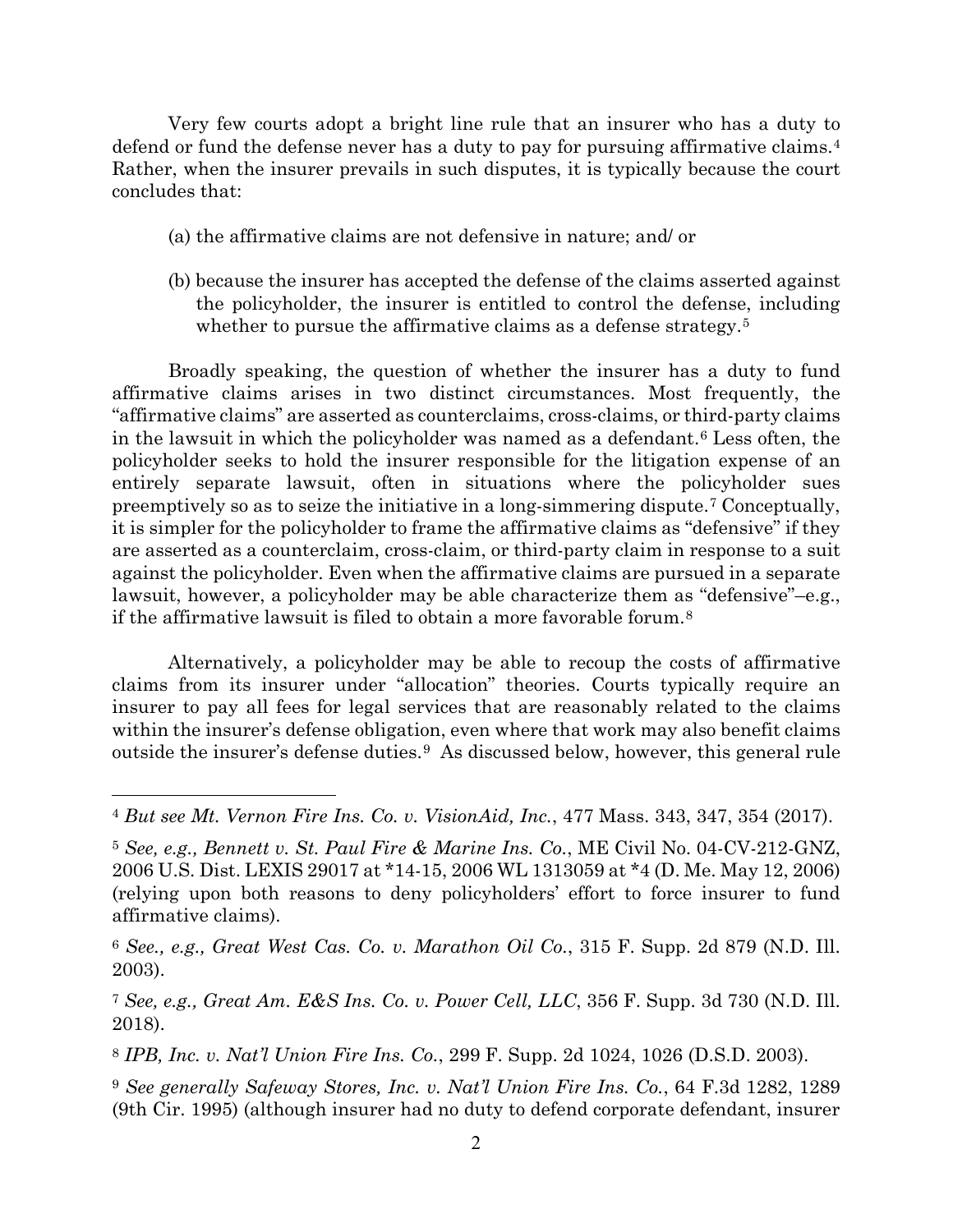is subject to exceptions and qualifications, especially where the policy language dictates specific allocation procedures.

# **A. Insurer's Duty to Pay for Counterclaims, Cross-Claims, Third-Party Claims**

There are a large number of cases that address whether an insurer must pay for the legal costs of counterclaims, cross-claims, or third-party claims asserted by the defendant-insured in response to a suit for which the insurer owes a defense obligation. The following list is not exhaustive, but is illustrative of the reasoning typically offered in support of or against requiring the insurer to fund such claims.

# **1. Case law holding that costs of counterclaims, cross-claims, and third-party claims are within the scope of an insurer's defense obligation**

The following cases are among those where courts have upheld a policyholder's right to the payment by the insurer of the fees associated with a counterclaim, crossclaim, or third-party claim that has been joined to a suit against the policyholder for which the insurer has a duty to defend.

In *Safeguard Scientifics, Inc. v. Liberty Mut. Ins. Co.***, 766 F. Supp. 324 (E.D. Pa. 1991),** *aff'd mem***., 1992 U.S. App. LEXIS 38473, 1992 WL 12915247 (3rd Cir. 1992) (unpublished)**, the insured was the president of a corporation, which sued him for alleged acts of corporate malfeasance, including alleged defamation of the corporation. The defamation claims entitled the officer to a defense under the Personal Injury Coverage of a CGL policy. The insured counterclaimed, alleging misconduct by the corporation, including breach of contract, fraud, and breaches of the duty of good faith and fair dealing. The court held the allegations of the counterclaim were inextricably intertwined with allegations of the claims asserted against the officer and therefore the insurer was required to fund the cost of the counterclaim.

The insured in *Oscar W. Larson Co. v. United Capitol Ins. Co.***, 845 F. Supp. 458, 461 (W.D. Mich. 1993),** *aff'd on other grds.***, 64 F.3d 1010 (6th Cir. 1995)**, was named as a third-party defendant in a multi-party suit involving the clean-up of a polluted site. The insured asserted a counterclaim against the defendant who had impleaded the insured into the action, and cross-claims against other parties for their role in contributing to the pollution. The court agreed with the insured that the costs of prosecuting the counterclaims and cross-claims were within the duty to

was required to pay entirety of defense bills because sums incurred in defending corporation were reasonably related to defending directors and officers, who were entitled to defense under policy terms).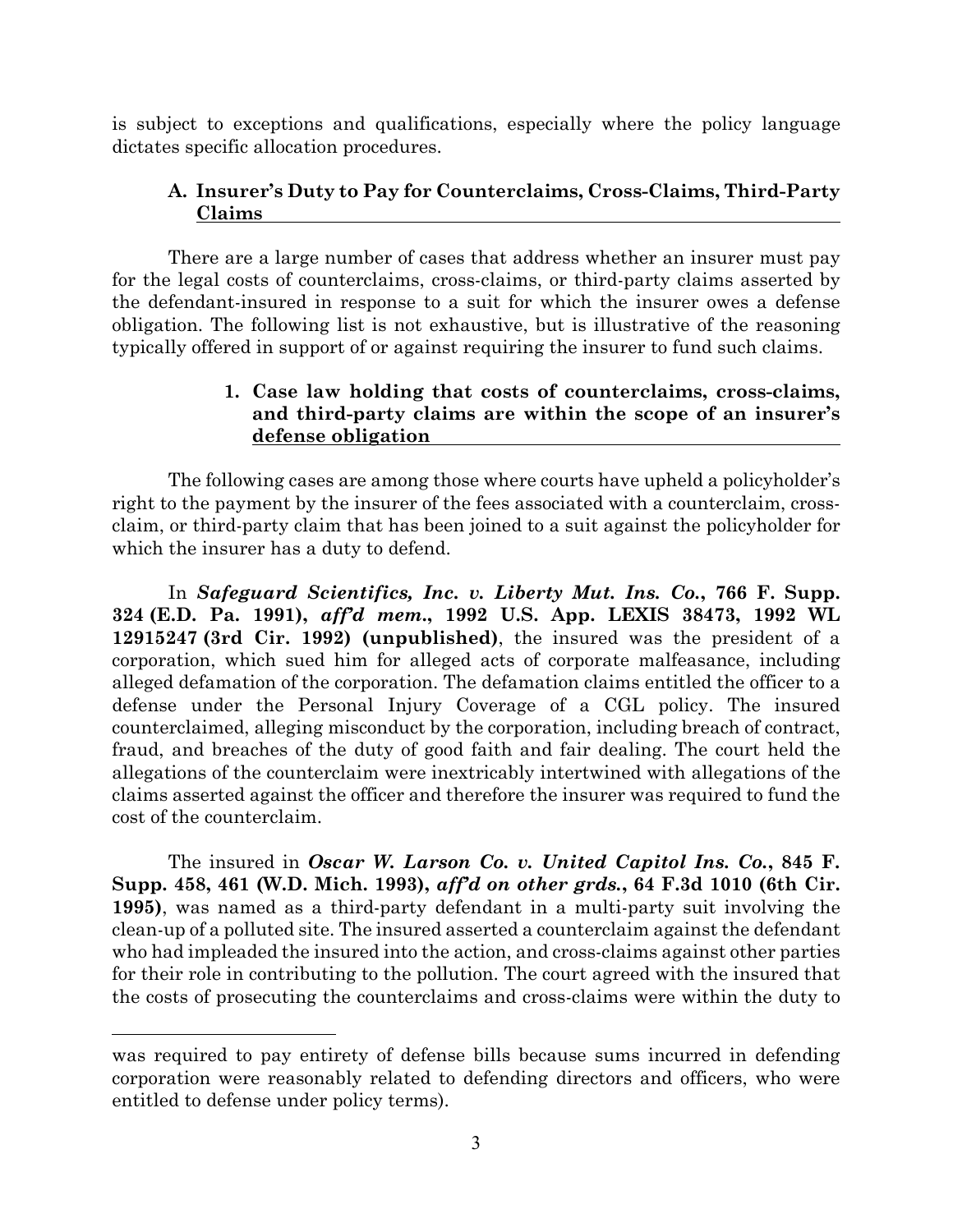defend because they "are actually defensive in nature and prosecuted to limit or defeat plaintiff's liability in the state court action." 845 F. Supp. at 461. Cases that have followed *Oscar Larson* in the context of environmental actions include *Great West Cas. Co. v. Marathon Oil Co.***, 315 F. Supp. 2d 879, 882 (N.D. Ill. 2003)**  ("'Defense' is about avoiding liability. Claims and actions seeking third-party contribution and indemnification are a means of avoiding liability just as clearly as is contesting the claims …."); and *Emhart Indus., Inc. v. Home Ins. Co.***, C.A. No. 02-53S, 2006 U.S. Dist. LEXIS 63144 at \*7, 2006 WL 2460908 at \*2 (D.R.I. Aug. 2, 2006)** ("[T]he duty to defend encompasses fees and costs incurred in counterclaims or third-party actions aimed at shifting liability for the claim as to which the duty to defend exists.").

*TIG Ins. Co. v Nobel Learning Communities, Inc.***, NO. 01-4708, 2002 U.S. Dist. LEXIS 10870, 2002 WL 1340332 (E.D. Pa. June 19, 2002**), was more procedurally complex. First, the insured filed a "Declaratory Action for Copyright Ownership" against the seller of certain assets acquired by the insured. The asset seller then asserted a copyright-infringement counterclaim against the insured. After ruling that the insurer had a duty to defend the infringement counterclaim, the court also held that TIG was required to pay the policyholder's litigation expenses in pursuing its affirmative claims – i.e., the declaratory action that the insured had filed first. The court reasoned that those affirmative claims were "inextricably intertwined" with and "necessary to the defense of the [copyright infringement] litigation as a strategic matter." 2002 U.S. Dist. LEXIS 10870 at \*39.[10](#page-4-0)

In *Ultra Coachbuilders, Inc. v. General Security Ins. Co.***, 229 F. Supp. 2d 284 (S.D.N.Y. 2002) (Cal. law)**, the policyholder was sued for claims of trademark infringement, for which the insurer owed a defense. The policyholder brought a counterclaim, which included claims sounding in unfair competition and interference with competitive advantage. The court held that the insurer had a duty to pay the expenses of the counterclaim pursuant to the "inextricably intertwined" test from *Safeguard Scientifics* because the counterclaims mirrored the policyholder's defense of "unclean hands" in opposition to the underlying plaintiff's efforts to enjoin the policyholder's use of the marks. *Id.* at 288.[11](#page-4-1)

<span id="page-4-0"></span><sup>&</sup>lt;sup>10</sup> However, the court did hold the insurer's duty to pay for the affirmative claims only incepted after the asset seller had filed its infringement counterclaim. It is unclear whether the policyholder had sought to recover its costs of the affirmative claims predating the counterclaim. *See* 2002 U.S. Dist. LEXIS 10870 at \*41.

<span id="page-4-1"></span><sup>&</sup>lt;sup>11</sup> Intermediate appellate courts in California have declined to apply the "inextricably" intertwined" test in applying California law. *See, e.g., James 3 Corp. v. Truck Ins. Exch.,* 111 Cal. Rptr. 2d 181, 188-89 (Cal. Ct. App. 2001) (criticizing *Safeguard Scientifics*); *Gray v. Underwriters at Lloyd's, London*, No. A096189, 2002 Cal. App. Unpub. LEXIS 6621, 2002 WL 1587925 at \*9 (July 19, 2002). The California Supreme Court evidently has not spoken on this issue.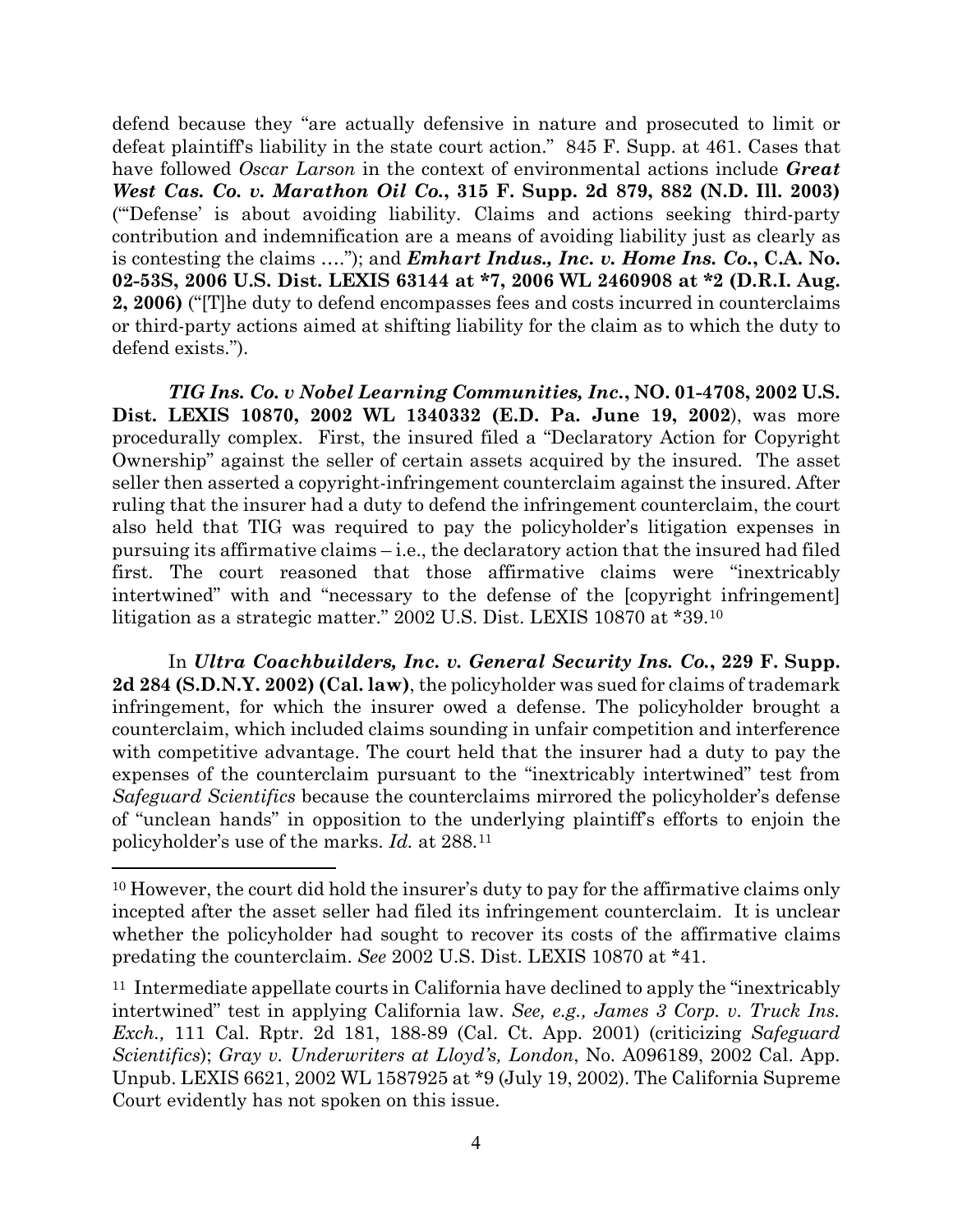In *Hartford Fire Ins. Co. v. VitaCraft Corp.***, 911 F. Supp. 2d 1164, 1183 (D. Kan. 2012)**, the insured's competitor sued it for a variety of IP-related claims, including claims that insured's patent infringed its senior patent, trade secret misappropriation, and claims of unfair competition, including trade disparagement. The court held the disparagement claims were within the Personal Injury coverage of the policy, obligating the insurer to defend the entirety of the suit. The insured counterclaimed to invalidate the plaintiff's senior patent based on misconduct before the Patent Office. The court held the insurer had a duty to defend the counterclaim both because it was inextricably intertwined with principal action and because it was defensive in nature.

*D.R. Horton, Inc.--Denver v. Mountain States Mut. Cas. Co.***, 69 F. Supp. 3d 1179 (D. Colo. 2014)**, arose from an underlying construction dispute, in which the general contractor was named as an additional insured to general liability policies issued to each subcontractor. The general contractor and the subs were sued for alleged defects in the construction project. In addition to upholding the general contractor's right as an additional insured to a defense under the subcontractors' policies, the court held that those insurers were required to fund the general contractor's cross-claims for contribution and indemnity against the subcontractors who were the named insureds. Similar to the coverage disputes involving environmental claims, the court reasoned that the cross-claims were intended to eliminate or reduce the general contractor's liability and therefore were defensive in nature. *Id.* at 1198-1200. The court reached this conclusion even though it resulted in the insurers being required to fund both the general contractor's prosecution and subcontractors' defense of the cross-claims. *Id. See also Nationwide Mut. Ins. Co. v. D.R. Horton, Inc.--Birmingham***, 15-351-CG-N, 2016 U.S. Dist. LEXIS 160148, 2016 WL 68282 (S**.**D. Ala. Nov. 18, 2016)** (In a parallel coverage action brought by a different insurer, the court followed the District of Colorado's holding that the insurer was required to pay the litigation expense of cross-claims asserted by the general contractor as additional insured against the named insured/sub).

#### **2. Case law declining to require an insurer to fund the costs of counterclaims, cross-claims, and third-party claims.**

Few courts follow an absolute, bright line rule that an insurer's defense obligations never encompass a duty to pay for the affirmative counterclaims, crossclaims, or third-party claims. Massachusetts is one of those few. *See Mt. Vernon Fire Ins. Co. v. VisionAid, Inc.***, 477 Mass. 343 (2017).** The policyholder was sued by a former employee, alleging that he was terminated on account of age discrimination, as well as asserting common law claims for wrongful termination. *Id.* at 346. The insurer appointed panel counsel to defend the policyholder; the defense entailed establishing the employer had legitimate grounds for terminating the employment based on poor job performance and misappropriation of the employer's funds. *Id.*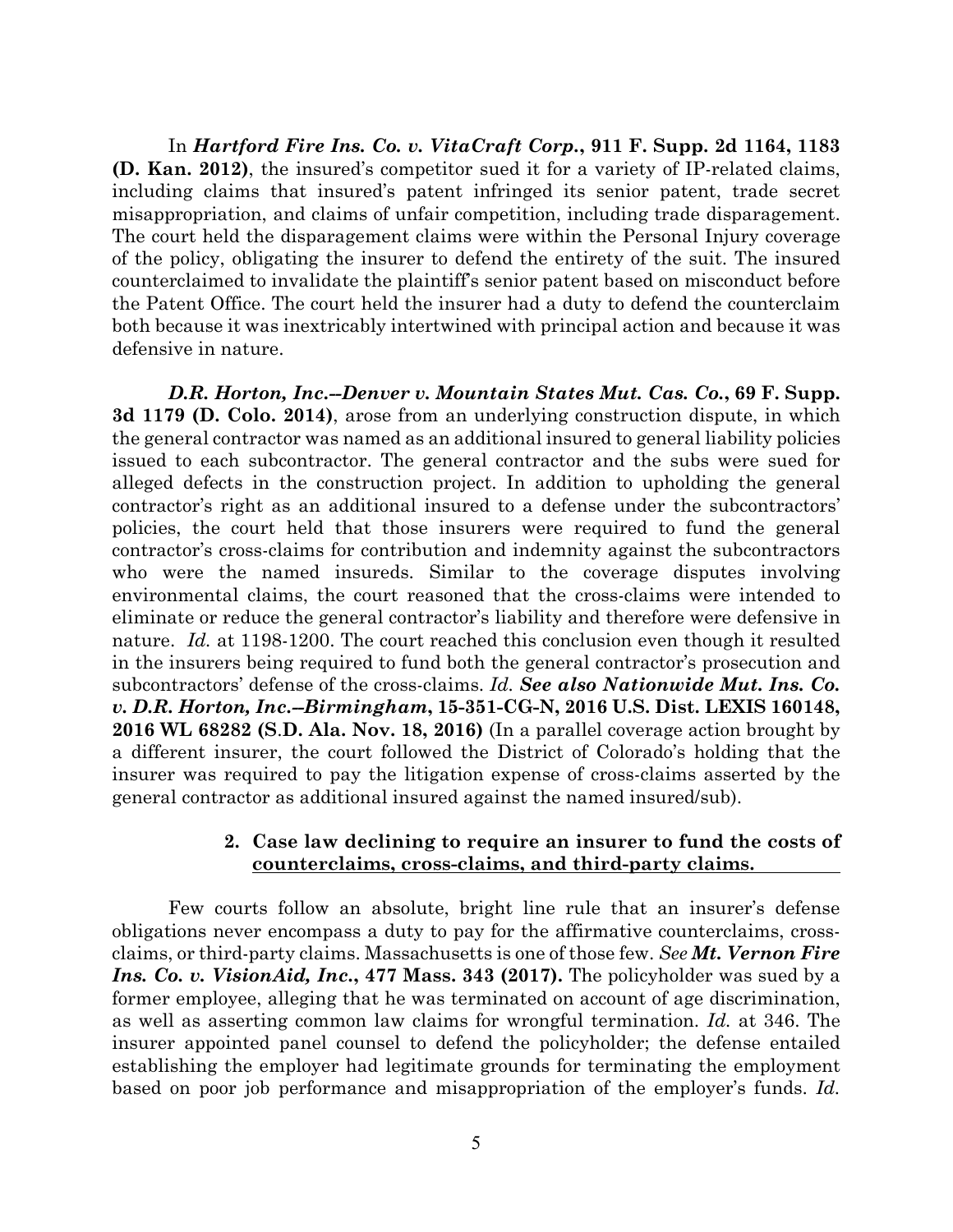However, the insurer refused to fund a counterclaim seeking to recover the misappropriated funds. On certified questions from the First Circuit, the Massachusetts Supreme Judicial Court held that neither the duty to defend nor the duty to pay defense costs required the insurer to fund the misappropriation counterclaim, based on dictionary definitions of the term "defend," which the court held unambiguously did not encompass prosecuting a counterclaim. *Id.* 347-54. The court specifically declined to adopt the test applied by some courts that looked to whether the counterclaim was "inextricably intertwined" with the insured's defense. The court rejected the "inextricably intertwined" standard based upon both the absence of such language in the policy and on public policy grounds–i.e., that the "inextricably intertwined" approach would "result in extensive preliminary litigation to determine what claims are sufficiently intertwined." *Id.* at 351.

Massachusetts is not alone in its hard-line position. Federal courts construing Texas law have held that the "duty to *defend* the entire suit does not give rise to a duty to prosecute claims helpful to or even inextricably intertwined with that defense." *Aldous v. Darwin Nat'l Assur. Co.***, 851 F.3d 473, 483 (5th Cir. 2017) (citing** *Mustang Tractor & Equip. Co. v. Liberty Mut. Ins. Co.***, No. H-91-2523, 1993 U.S. Dist. LEXIS 21277, 1993 WL 566032 at \*9 (S.D. Tex. Oct. 8, 1993)** (denying insured's request for recovery of cost of prosecuting indemnity and contribution claim against third party, rejecting argument that "the 'best defense' against [covered] claim was a 'good offense'" against the third party), *aff'd*, 76 F.3d 89 (5th Cir. 1996)).

Similarly, the Supreme Court of Wyoming has held that "if an insurance policy fails to specify coverage for prosecuting counterclaims, the policy language will not be 'tortured' to create" such a duty, "no matter how factually intertwined the claims may be." *Shoshone First Bank v. Pac. Employers Ins. Co.***, 2 P.3d 510, 516-17 (Wyo. 2000).**

However, most of the recently-decided cases (i.e., within the last 20 years) in which the courts have refused to impose a duty on the insurer to fund counterclaims, cross-claims, and/or third-party claims have done so on more narrow grounds – either because the affirmative claims are not "defensive" and/or because the insurer accepted the defense of the suit, which entitled it to dictate defense strategy, including whether to assert "defensive" affirmative claims. For example:

Similar to *VisionAid*, in *International Ins. Co. v. Rollprint Pckg. Prod., Inc***., 312 Ill. App. 3d 998 (2000)**, the underlying suit was brought by a former employee who alleged he had been subjected to employment discrimination and wrongful termination. The insurer refused to defend the suit, and this declaratory action ensued. While upholding the policyholder's position that the insurer had a duty to defend the claims asserted by the former employee, the court declined to order the insurer to pay the cost of a counterclaim, which sought to restrain the former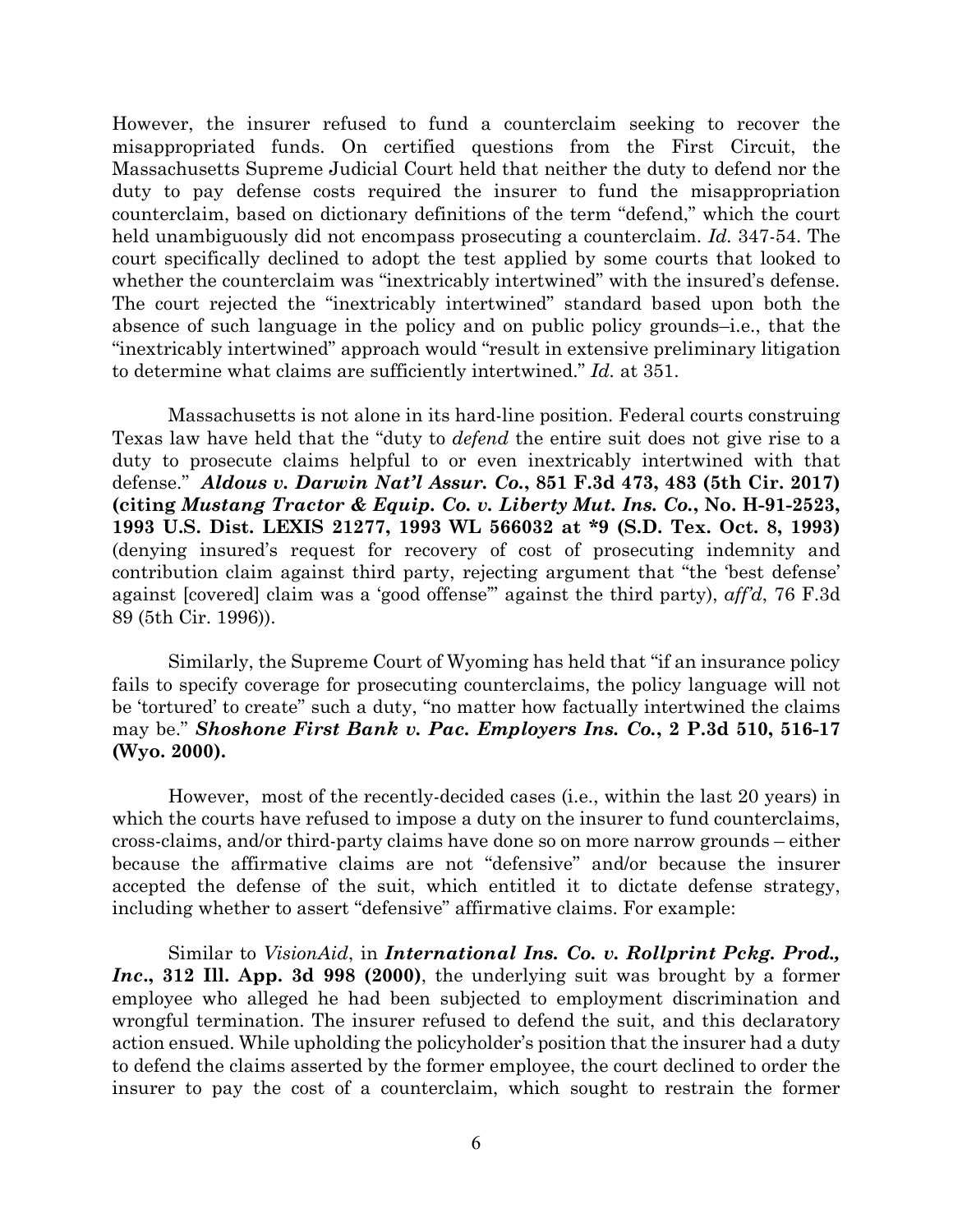employee from using the employer's trade secrets. The court distinguished the situation from *Oscar Larson* because the trade secret counterclaim was not "defensive" as it did not seek merely "to limit a defendant's potential liability." *Id.* at 1015. Although *Rollprint* represented a loss for the policyholder in that case, subsequent courts treat *Rollprint* as supporting the broader proposition that affirmative claims that are "defensive" in nature are within the scope of an insurer's defense obligation. *See, e.g., Great West v. Marathon***, 315 F. Supp. 2d at 882** (discussed *supra* at pp. 3-4); *Selective Ins. Co. v. Creation Supply, Inc.***, 2017 IL App (1st) 161899-U ¶¶ 44-47, 2017 Ill. App. Unpub. LEXIS 1368 at \*21-\*23, 2017 WL 2855984 (June 30, 2017)** (unpublished order).[12](#page-7-0)

In *Bennett v. St. Paul Fire & Marine Ins. Co.***, ME Civ. No. 04-CV-212- GNZ, 2006 U.S. Dist. LEXIS 29017, 2006 WL 1313059 (D. Me. May 12, 2006)**, the policyholder was a divorce attorney who was sued by the ex-husband of his former client for an order of protection for alleged harassment. The attorney's malpractice insurer accepted the defense of that claim. However, the policyholder also wanted to pursue both (a) a counterclaim against the ex-husband for his harassment of the attorney, and (b) a collection action against the former client's uncle, who had reneged on his agreement to pay the fees incurred in representing his niece. The insurer declined to fund either affirmative claim. The court agreed with the insurer, holding that neither affirmative claim was defensive in nature because neither would eliminate or reduce the policyholder's liability for alleged harassment of the exhusband. 2006 U.S. Dist. LEXIS 29017 at \*14-15. In this regard, it was not enough that the counterclaim would put pressure on the ex-husband to abandon suit or settle for less. Rather, the substance of the counterclaim must be "inextricably intertwined" with the principal action asserted against the insured. *Id.* at \*14. Moreover, even if the affirmative claims had been "defensive," given that the insurer had accepted the defense of the claims asserted against the policyholder, the insurer controlled the defense, including whether to pursue the affirmative claims. *Id.* at \*15. *See also James 3 Corp. v. Truck Ins. Exch.,* 111 Cal. Rptr. 2d 181, 188 (Cal. Ct. App. 2001) (insurer defending without reservation of rights controls defense, including decisions about affirmative claims).

*Spada v. Uniguard Ins. Co***., 232 F. Supp. 2d 1155, 1163-64 (D. Ore. 2002),**  *aff'd on other grounds***, 80 F. App'x 27 (9th Cir. 2003)** (unpublished), entailed coverage for claims stemming from landslides that occurred on adjoining lots – one owned by the insureds and the other by "the McCormicks." The City sent a series of

<span id="page-7-0"></span><sup>12</sup> Although Illinois Supreme Court Rule 23(e) forbids the citation in Illinois proceedings of unpublished appellate orders, that rule does not prevent citation in non-Illinois proceedings. A recent decision by the U.S. District Court for the Northern District of Illinois in fact cites the unpublished *Creation Supply* order to support a holding that an insurer owed a duty to defend "affirmative" claims. *See Great Am. E&S Ins. Co. v. Power Cell LLC*, 356 F. Supp. 3d 730, 749 (N.D. Ill. 2018).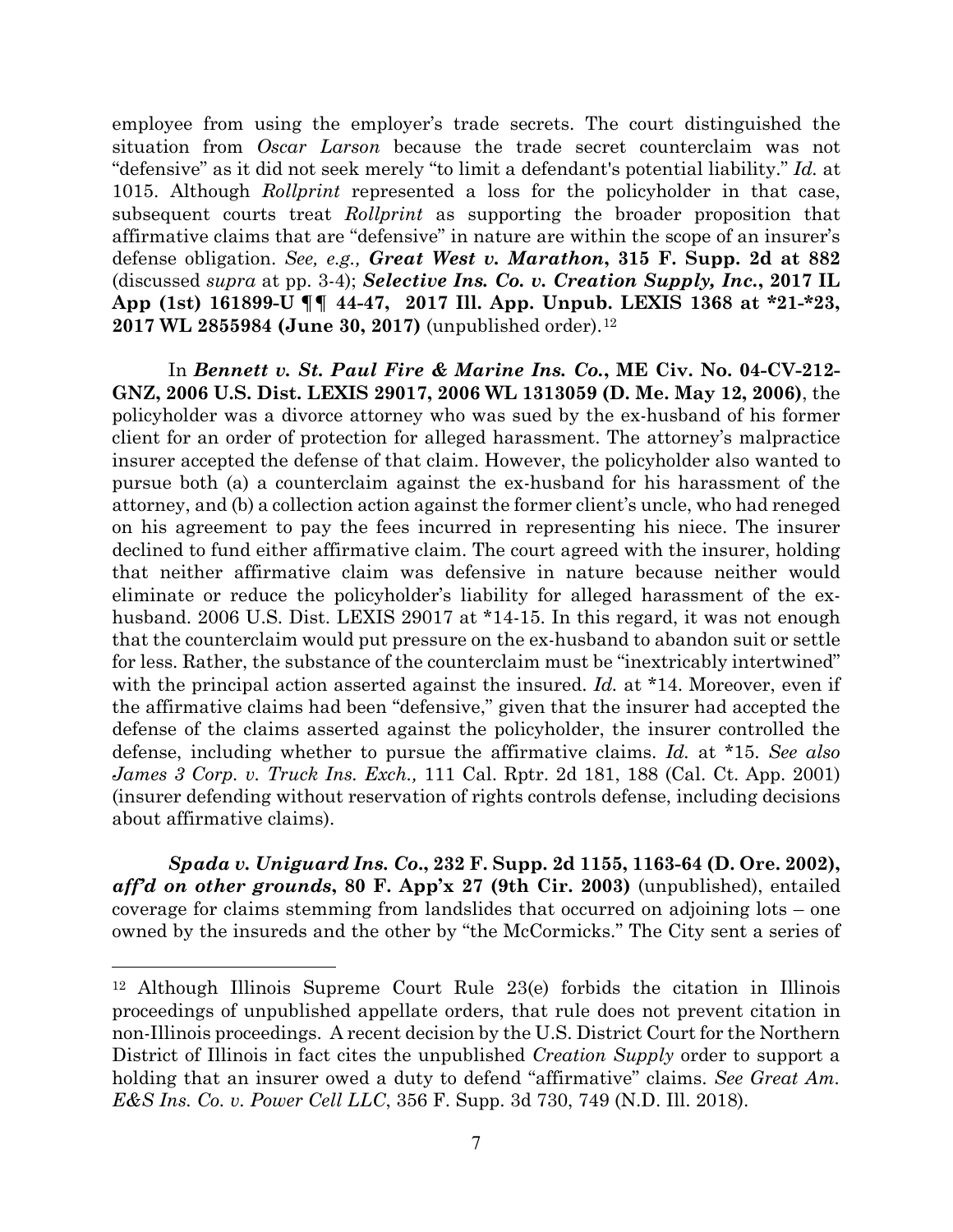demand letters to the insureds instructing them to stabilize their lot so as to prevent future damage. The McCormicks sued the insureds, alleging that the insureds were responsible for damage to their lot. The insurer accepted the defense of that suit. The insureds then counterclaimed against the McCormicks and impleaded the City as a third-party defendant, employing their own counsel when the insurer refused to fund the affirmative claims. The district court held that the insurer had no duty to fund the affirmative claims because it had accepted the defense of the principal action, and therefore was entitled to control the defensive strategy. On appeal, the Ninth Circuit affirmed the district court judgment but on different grounds – to wit, that the counterclaims were not defensive and thus there was no need to reach the broader question of whether an insurer must fund the prosecution of defensive counterclaims. 80 Fed. App'x at 29-30.

*National City Bank v. N.Y. Central Mut. Fire Ins. Co.***, 6 A.D.3d 1116, 775 N.Y.S.2d 679 ( 4th Dept. 2004),** likewise held that an insurer had no duty to fund prosecution of cross-claims by the insured against its co-defendants where the insurer had accepted the defense of the suit brought against the insured and therefore had the right to control the defense strategy.

## **B. Insurer's Duty to Pay for Anticipatory or Parallel Suits Filed by the Insured**

Occasionally, policyholders are more ambitious in the "affirmative" claims for which they seek insurer funding, contending that preemptive or parallel suits that they initiate are essentially "defensive" to covered claims being asserted against the policyholder. As a policyholder seeking to obtain such funding, the actual wording of the insurance policy may be important. Whereas occurrence-based policies typically impose a duty to defend "suits," the defense obligation in claims-made policies typically applies to "claims." Where the insured has been the target of pre-suit demands – sufficient to constitute a "claim" under the policy definition – then a preemptive suit filed by the policyholder is rightfully understood as a "defense" to that "claim," even under the literalist definition of "defend" applied by cases like *VisionAid*.

We describe below some examples of case law addressing an insurer's obligation to fund parallel or anticipatory suits filed by the policyholder.

## **1. Case law holding that the costs of anticipatory or parallel suits are within the scope of the insurer's defense obligation**

In *Creation Supply, Inc. v. Selective Ins. Co***., No. 14 C 08856, 2019 U.S. Dist. LEXIS 195456, 2019 WL 5892193 (N.D. Ill. Nov. 12, 2019),** *app. dismissed***, No. 19-3430**, **2019 U.S. App. LEXIS 39358, 2019 WL 9048966 (7th Cir. Dec. 26, 2019)**, the court upheld an insured's right to payment by its insurer of the costs of two lawsuits that the insured filed in the Northern District of Illinois in response to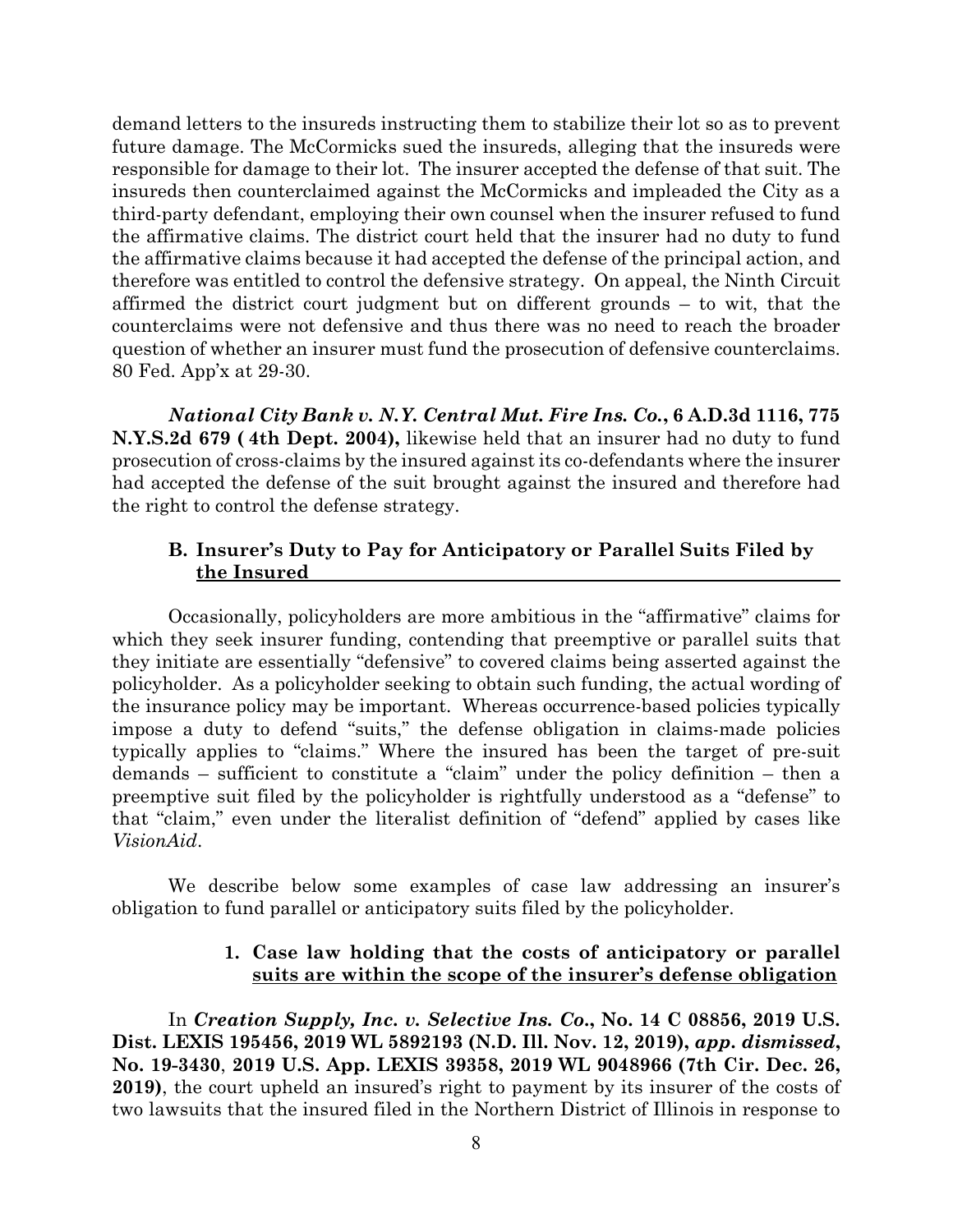a trade dress infringement action filed against it and its CEO in the District of Oregon. The Illinois suits consisted of (a) a declaratory action of non-infringement against the Oregon plaintiff, and (b) a suit against the insured's vendor that supplied the implicated products, seeking indemnity for the infringement claim.[13](#page-9-0) The insured presumably was seeking a strategic advantage in having the dispute adjudicated in Chicago where it was headquartered; in fact, its initial response to the Oregon action was to seek dismissal for lack of personal jurisdiction. Ultimately, the Illinois federal court transferred the two underlying lawsuits to the District of Oregon, which then consolidated them with the earlier-filed suit against the insured. Meanwhile, the insured had filed a counterclaim and third-party claim in the Oregon suit that paralleled the suits it had filed in Illinois. In this coverage suit filed in the Northern District of Illinois, the court held the insurer was required to pay the fees incurred by the insured in Illinois before those actions were transferred to and consolidated with the Oregon action. *See* 2019 U.S. Dist. LEXIS 195456 at \*8-\*9. This result makes sense if you accept that an insurer has a duty to pay the fees for affirmative claims that are defensive in nature  $-i.e.,$  that will reduce or eliminate the insured's liability in the principal action. Here, part of the insured's defense entailed objecting to

*Creation Supply, Inc. v. Alpha Art Materials, Co.*, 2013 U.S. Dist. LEXIS 151292, 2013 WL 57299709 (D. Ore. Oct. 22, 2013) (denying insured's summary judgment against vendor in underlying third-party action seeking indemnity).

*Too Markers Prod.*, *Inc. v. Creation Supply, Inc.*, 2014 U.S. Dist. LEXIS 106226, 2014 WL 3818675 (D. Ore. Aug. 4, 2014) (denying vendor's motion for summary judgment in underlying third-party action filed by insured).

*[Selective Ins.](https://advance.lexis.com/api/document?collection=cases&id=urn:contentItem:5F88-XPM1-DY0T-F008-00000-00&context=) Co. v. Creation Supply, Inc.,* 2015 IL App (1st) 140152-U (insurer had duty to defend claims asserted against insured in Oregon suit).

*Selective Ins. Co. v. Creation Supply, Inc.*, 2017 IL App (1st) 161899-U (insured had right to recoup litigation expense from insurer of third-party claim prosecuted in Oregon).

*See also* other decisions issued in the Northern District coverage action: 2015 U.S. Dist. LEXIS 196400 (Aug. 15, 2015) (denying insurer's motion for summary judgment on bad faith and breach of contract claims); 2017 U.S. Dist. LEXIS 22614, 2017 WL 661587 (Feb. 17, 2017) (granting summary judgment to policyholder on breach of contract claim for failure to defend underlying Oregon suit); 2018 U.S. Dist. LEXIS 234977, 2018 WL 10498545 (Dec. 20, 2018) (findings of fact and conclusions of law on bad faith claims).

<span id="page-9-0"></span><sup>&</sup>lt;sup>13</sup> The procedural history of both the underlying litigation and the coverage dispute is complex, involving a series of rulings by the Northern District of Illinois and the District of Oregon in the underlying litigation and by both the Illinois Appellate Court and the Northern District of Illinois in the coverage dispute. As none of these decisions contains a comprehensive summary of the proceedings, the proceedings described in the text above is pieced together from these various decisions, including: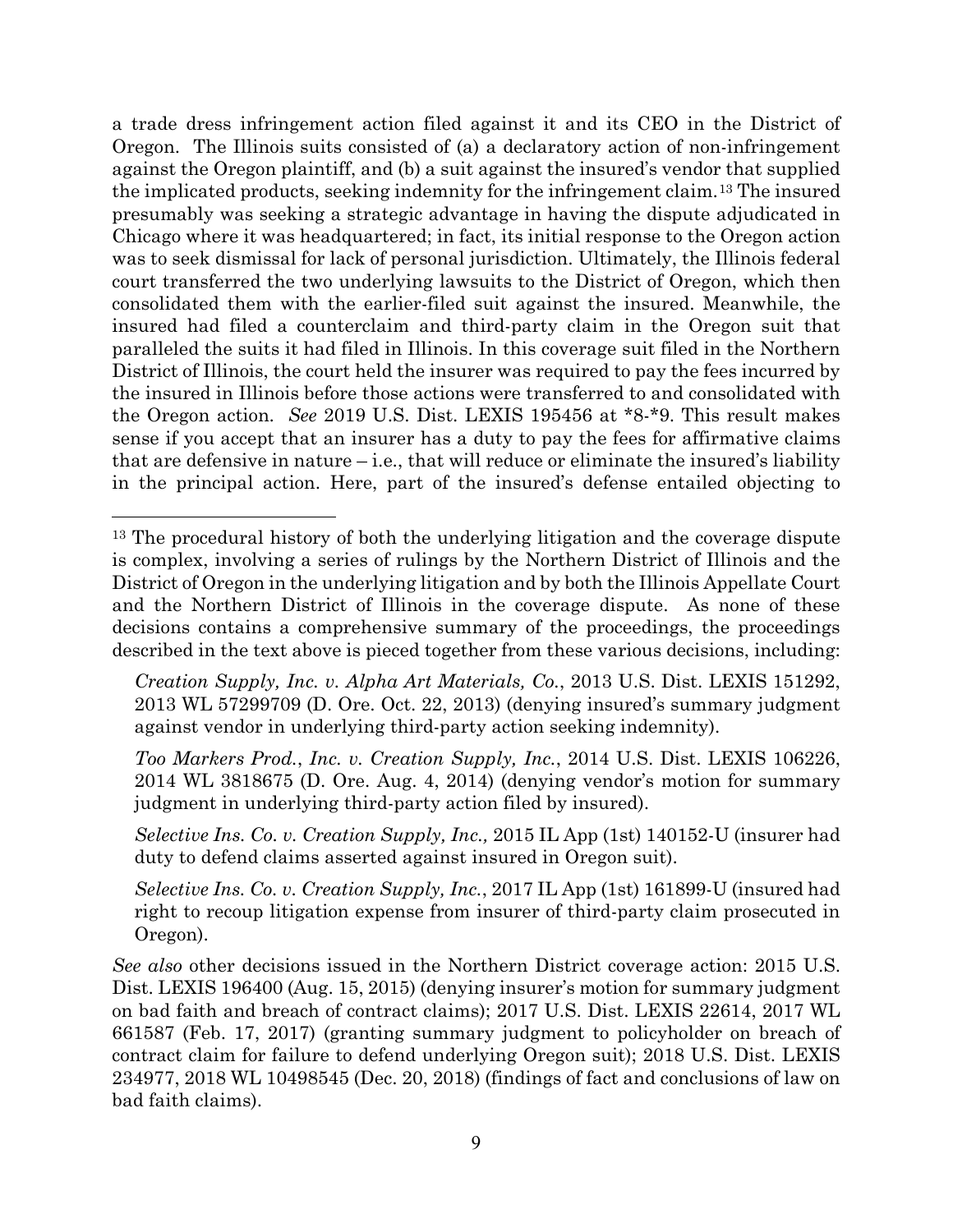personal jurisdiction in Oregon, to force the infringement action to proceed in its home state of Illinois. This is a legitimate defensive strategy (even if unsuccessful).

The coverage dispute in *IPB, Inc. v. Nat'l Union Fire Ins. Co.***, 299 F. Supp. 2d 1024, 1026 (D.S.D. 2003)**, arose in the context of a sale of a business. The insured seller was sued in Arkansas by the buyer to rescind the transaction based upon alleged fraudulent inducement. Meanwhile, a shareholder's suit had been filed in Delaware in which the insured and the buyer were both defendants. In lieu of actively defending the Arkansas action, the insured filed a cross-claim against the buyer in the Delaware suit. The buyer then counterclaimed against the insured in the Delaware action, raising essentially the same claims as it asserted in the Arkansas suit. The Delaware court's ruling included detailed findings, rejecting the buyer's claims of fraud and finding that the buyer's principal motivation for seeking rescission was remorse for the price paid, which precluded the buyer from pursuing its claims in the Arkansas action. The court in the coverage action rejected the insurer's effort to escape payment of the fees incurred by the insured in Delaware, noting that even one of the insurer's representatives agreed that Delaware was a more favorable forum than Arkansas for litigating the dispute.

In *Great Am. E&S Ins. Co. v. Power Cell LLC***, 356 F. Supp. 3d 730, 749 (N.D. Ill. 2018)**, the insured, "Zeus," was the supplier of batteries used by "SWF" to manufacture battery-operated window shades. There were a series of customer complaints and incidents relating to electrical failures of the shades, including explosions, which led to SWF's recalling the shades. Correspondence between Zeus and SWF ensued, in which SWF blamed the recall and explosions on faulty batteries supplied by Zeus, while Zeus contended that the problems arose from SWF's faulty design of the shades. Zeus sued SWF preemptively, seeking a declaratory judgment that its batteries were not defective and for defamation arising out of the content of SWF's recall notices, blaming Zeus for the product failures. SWF then counterclaimed against Zeus, based on alleged defects in the batteries. Zeus's insurer refused to even defend SWF's claims against Zeus, based upon the policy definitions of "property damage" and "occurrence," and late notice. Not only did the court reject those coverage defenses as to the insurer's duty to defend Zeus against SWF's claims, it also held that the duty to defend encompassed the fees incurred by Zeus in its affirmative claims – including those that pre-dated the filing of SWF's counterclaim.

#### **2. Case law holding that the costs of anticipatory or parallel suits are outside the scope of the insurer's defense obligation**

*Post v. St. Paul Travelers Ins. Co.***, 691 F.3d 500, 522 (3rd Cir. 2012)**, adopted a bright-line rule that an insurer never has a duty to pay an insured's litigation expense for a separate lawsuit even if that separate suit is "defensive" of a claim within the scope of the insurer's defense obligations. The court adopted this rule while simultaneously recognizing that the insurer would have a duty to pay the cost of a defensive counterclaim asserted by the insured in an action for which the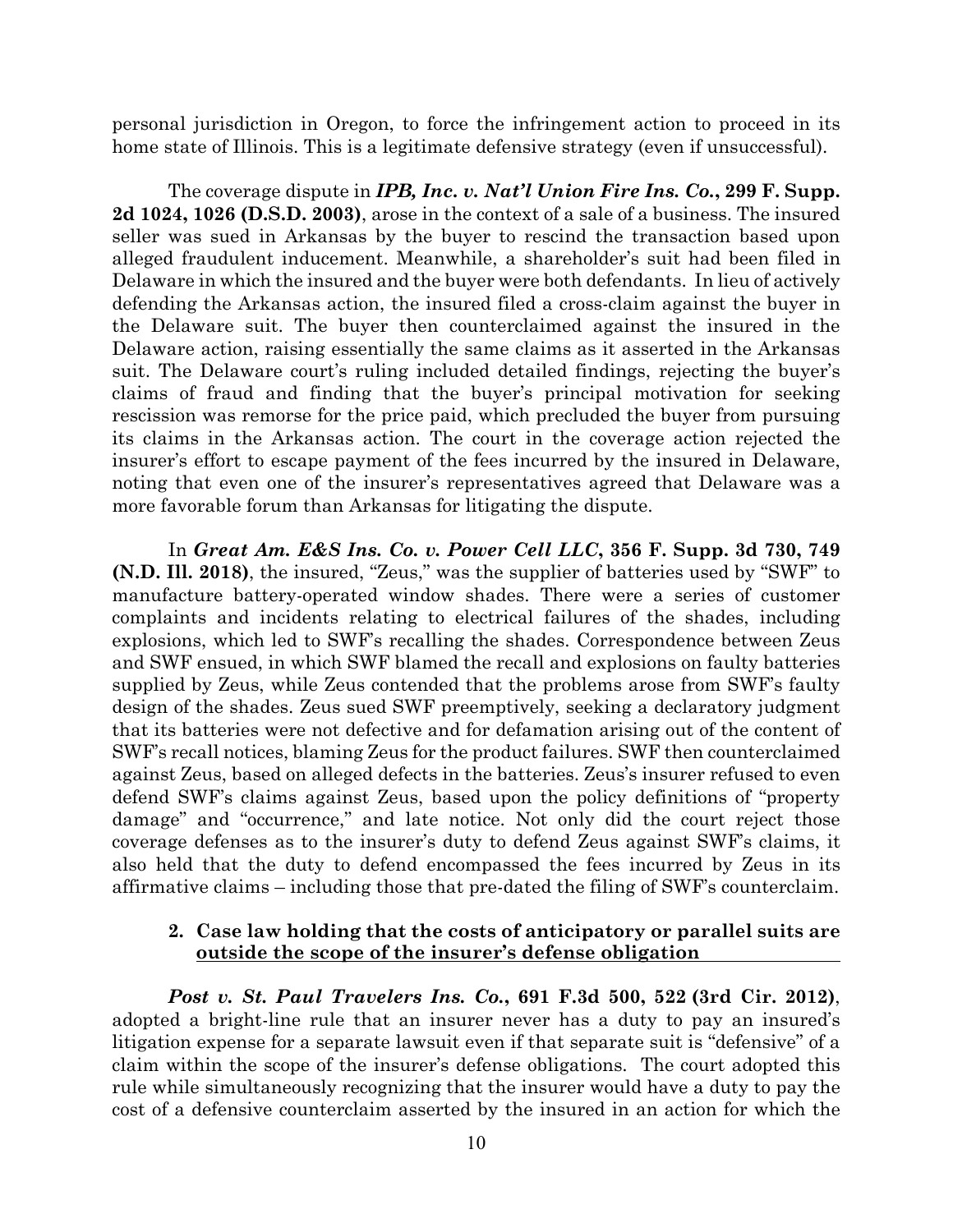insurer did owe a defense. *Id.* The court was persuaded by and followed the reasoning of *Amquip Co. v. Admiral Ins. Co.***, 2005 U.S. Dist. LEXIS 5462 at \*26-\*27, 2005 WL 742457 at \*7 (E.D. Pa., Mar. 31, 2005)**:[14](#page-11-0)

If courts were to consider the costs an insured incurred by instituting its own action for the purpose of bringing pressure on the other party under the guise of a litigation defense, it would encourage and endorse multiplicity of litigation. This is much different than requiring the insurer to reimburse the insured for the cost of prosecuting counterclaims raised in the same action.

Like *Post*, the court in *Amquip* adopted this bright-line rule against an insurer's duty to fund "defensive" parallel lawsuits while simultaneously recognizing that the insurer would have had a duty to pay the cost of a counterclaim as a "necessary litigation defense that is intertwined with the defense of the underlying complaint." 2005 U.S. Dist. Lexis 5462 at \*26.

At least one California court likewise has held there is no duty to fund an offensive action in another court, even if it's "the best defense." *Gray v. Underwriters at Lloyd's, London***, No. A096189, 2002 WL 1587925, \*9 (Cal. App. July 19, 2002) (unpublished).** The court cited several cases for the proposition that "California cases have not imposed a duty to assert affirmative claims on an insurer who is defending an action." *Id.*

*Weinstein & Riley, P.S. v. Westport Ins. Corp.***, No. C08-1694JLR, 2011 U.S. Dist. LEXIS 26369, 2011 WL 887552 (W.D. Wash. Mar. 14, 2011)**, entailed a coverage dispute over a convoluted pair of underlying cases, arising out of a stocksale of a business, "B-Line," in which the attorney/insured served as CEO, held an minority interest, and served as B-Line's outside attorney. The first underlying suit was filed in Oregon by B-Line's majority shareholders to compel the attorney to tender his shares, as well as asserting claims for breaches of contractual and fiduciary duties against him. 2011 U.S. Dist. LEXIS 26369 at \*4. Subsequently, B-Line – now controlled by the acquiring shareholders – filed suit against the insured in Washington for both attorney malpractice and breach of fiduciary duties as CEO. *Id.* at \*8-12. His malpractice carrier concluded that most of the claims in the Washington suit were outside the scope of coverage – because some arose from the insured's role as CEO and coverage for most of the attorney malpractice claims were barred by an exclusion arising from the insured's ownership stake in B-Line. However, the insurer concluded that one claim was potentially within the scope of coverage because it arose from the insured's refusal to follow the client's instructions to withdraw as its attorney, occurring after he no longer owned shares B-Line (the "failure-to-withdraw"

<span id="page-11-0"></span><sup>14</sup> The Third Circuit's opinion in *Post* incorrectly cites to a subsequent *Amquip* decision, reported at 231 F.R.D. 197, for this proposition.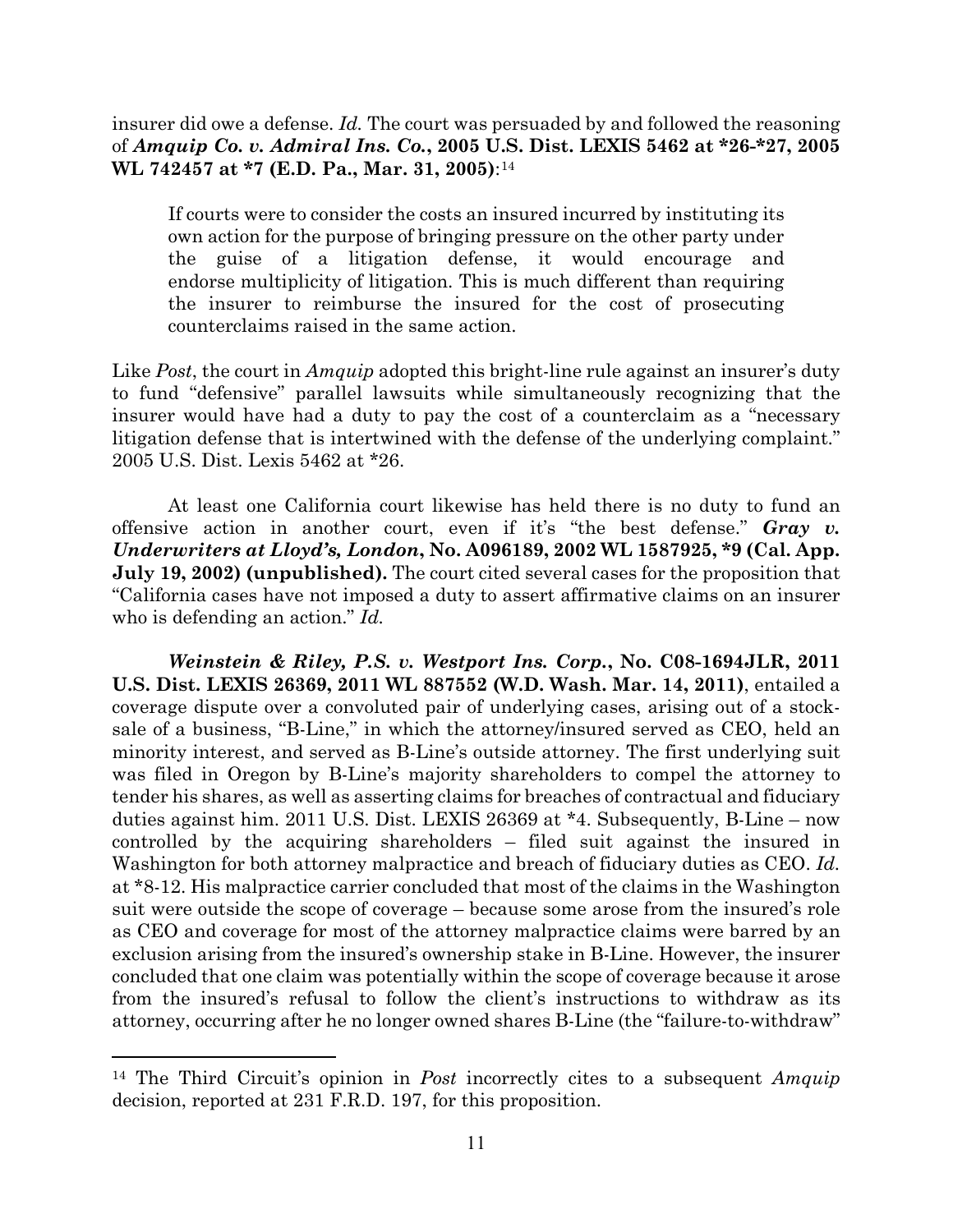claim). *Id.* at \*13-16. The insurer therefore agreed to defend the Washington suit subject to a reservation of rights and subject to an allocation of fees between the failure-to-withdraw claim and the non-covered claims. *Id.* at \*15-17. Meanwhile, the insured filed a third-party claim against B-Line in the Oregon action, mirroring the claims asserted by B-Line against the insured in Washington, including the failureto-withdraw claim. *Id.* at \*26-27. The insured then tried to bootstrap the inclusion of the failure-to-withdraw claim in the Oregon action to impose a duty on the insurer to fund the entirety of his fees in that suit. The coverage court denied this effort, holding that the third-party failure-to-withdraw claim in the Oregon action was "not inextricably interrelated" to the other claims in the Oregon suit, but rather a "discrete, stand-alone claim" and there were no claims asserted against the insured in the Oregon suit for which the insurer owed a defense. *Id.* at \*39, \*48-49. However, as discussed in the following section, the court did allow the insured, under allocation theories, to recoup a limited amount of the fees incurred in the Oregon action as reasonably related to his defense of the failure-to-withdraw claim asserted in the Washington suit.

## **C. The Back Door: Even if the Insurer has no Duty to Fund Affirmative Claims, Fees for such Claims May be Recoverable Under Allocation Theories.**

Many courts follow the rule that, when the fees incurred in connection with non-covered claims represent legal services that were also reasonable and necessary to the defense of the covered claims, the entirety of those fees are within the scope of the covered defense costs. *See, e.g., Safeway Stores* (cited in footnote 9 *supra.*) Not all courts follow this rule, however. And, even as to courts that generally do, an exception is made when the policy contains explicit language dictating an allocation of fees between covered and non-covered fees, which is increasingly common. A full-blown discussion of court decisions addressing general principles for allocation of defense costs is beyond the scope of this paper.[15](#page-12-0)

In jurisdictions where the rule is accepted that the insurer must pay all legal fees that were reasonably related to defense of covered claims, even if those fees also advanced the insured's position as to non-covered claims, the policyholder has a strong argument for requiring the insurer to pay fees incurred for affirmative claims, even if the court does not consider the affirmative claims themselves within the scope of the insurer's defense obligation. For example, in *Potomac Elec. Power Co. v. California Union Ins. Co.***, 777 F. Supp. 980, 984 (D.D.C. 1991)**, the court held

<span id="page-12-0"></span><sup>&</sup>lt;sup>15</sup> The subject of allocation of defense costs was discussed in a paper and presentation at the 2019 ACCC annual meeting. *See* F. Cordell, J. Bryan, M. Hamilton & S. Charlton, *"'Allocation – Is That a Thing?' – Navigating Disputes Over Allocation of Covered and Uncovered Claims,*" at 1-10 (ACCC 2019 Annual Meeting, Chicago, IL, May 8-10, 2019).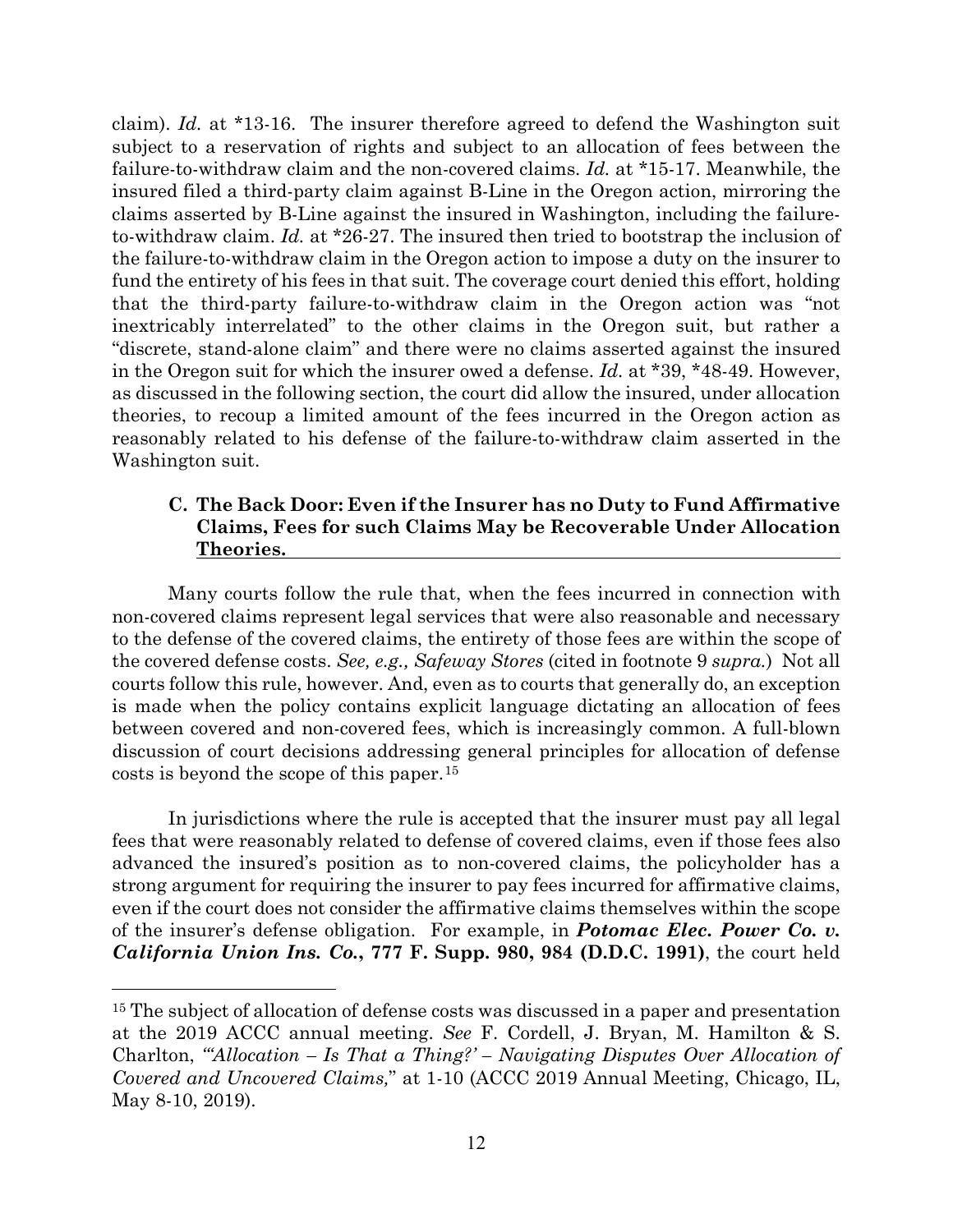that the fees incurred by the insured in filing a "preemptive" action against the State Attorney General were fully recoverable from the insurer if the policyholder could show that those expenses "were reasonably related to the [defense of the] PCB civil suit," for which the insurer did owe a defense.<sup>[16](#page-13-0)</sup>

Similarly, *Etchell v. Royal Ins. Co.***, 165 F.R.D. 523, 563 (N.D. Cal. 1996)**, upheld the policyholder's right to recover the cost of a non-covered cross-claim asserted in a trespass action for which the insurer owed a defense obligation because

[t]here was a great deal of overlap in the underlying action between the evidence and law made relevant by the claims in the Blasis' complaint and the evidence and law made relevant by the claims in the Etchells' cross-complaint. …

In this setting, California courts would permit Safeguard to escape liability for fees or costs incurred in prosecution of the cross-complaint only if Safeguard could adduce undeniable evidence that the challenged fees or costs would not have been incurred but for the filing of the crosscomplaint.

*Accord MGA Entertainment, Inc. v. Hartford Ins. Group***, No. ED CV 08-0457- DOC(RNBx), 2012 U.S. Dist. LEXIS 24000 at \*58-68 (C.D. Cal. Jan. 24, 2012)** (although fees incurred by insured in counterclaim did not constitute covered defense costs, insurer may not seek reimbursement from policyholder for those fees unless the insurer can show that "the fees and costs incurred for an insured's affirmative claims and defenses are separable and those fees and costs are allocated *solely* to the affirmative claims"); *Amquip***, 2005 U.S. Dist. LEXIS 5462 at \*27** (leaving open for trial a determination whether the insured "incurred costs common to both the defense of the Ohio action [for which the insurer owed a defense obligation] and the prosecution of the [parallel] Pennsylvania action [which was outside the insurer's defense obligation).

On the other hand, when the insurer is able "to separate the fees associated with preparing and asserting an affirmative counterclaim from other defensive fees," rules of allocation may defeat the policyholder's efforts to recoup the costs of pursuing affirmative claims in situations where the affirmative claims are outside the scope of the insurer's defense obligations. *See Sullivan v. Am. Family Mut. Ins. Co***., A06- 1285, 2007 Minn. App. Unpub. LEXIS 750, 2007 WL 2106142 at \*2 (July 24,** 

<span id="page-13-0"></span><sup>16</sup> In addition to holding the insurer responsible for the fees incurred in its "preemptive" affirmative civil suit, the court relied upon the same allocation principles to hold the insurer responsible for its fees incurred in criminal grand jury proceedings. *See* 777 F. Supp. at 984.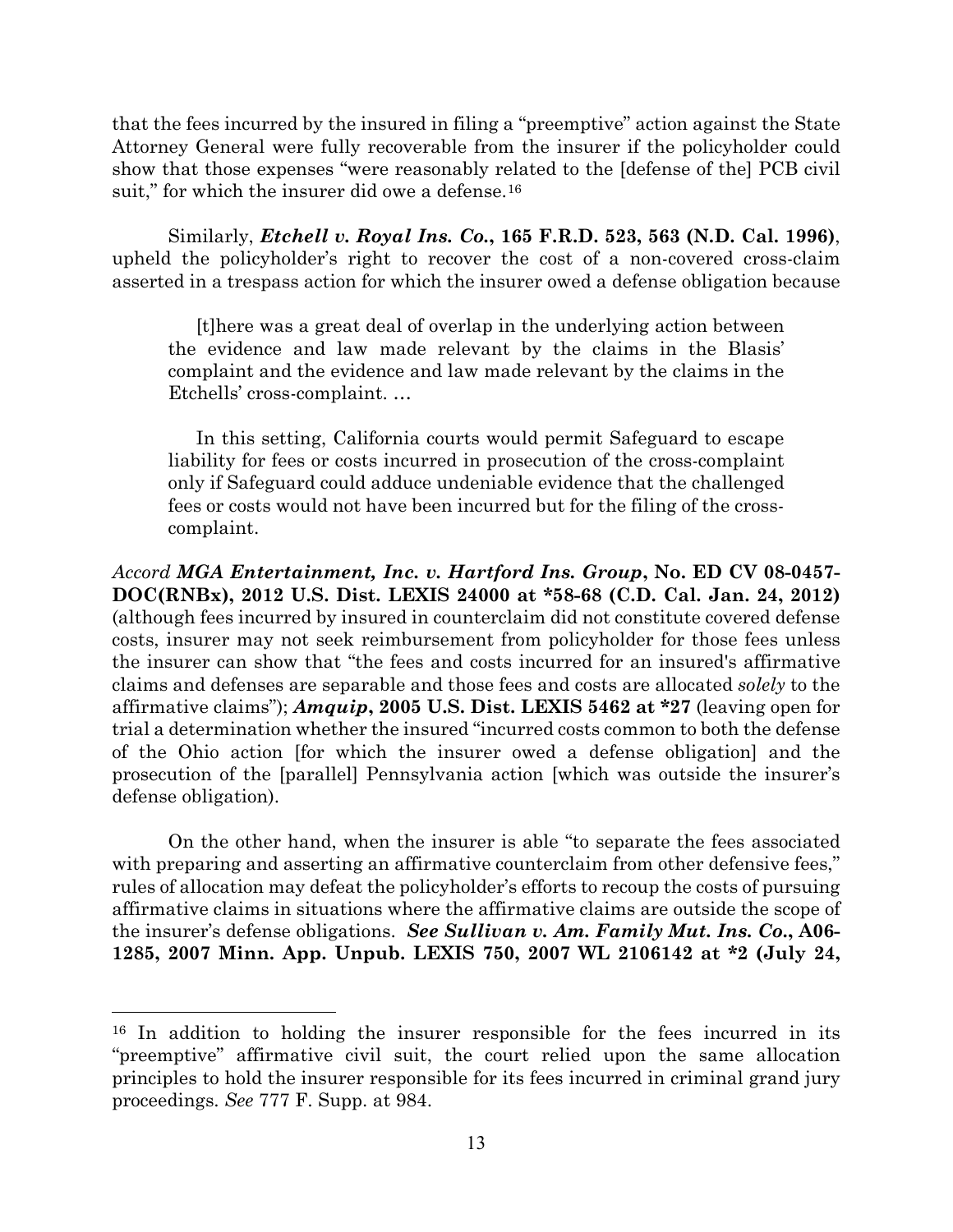## **2007)** (quoting *St. Paul Fire & Marine Ins. Co. v. Nat'l Computer Sys., Inc.***, 490 N.W.2d 626, 632 (Minn. App. 1992))**.

Further, even when the court follows the general rule that an insurer may be liable for the costs of non-covered affirmative claims where the legal services also overlapped and advanced the defense of covered claims, the court may deny or reduce the insured's recovery if those fees were disproportionate to the insured's exposure for the covered claim. This is illlustrated by *Weinstein & Riley***, 2011 U.S. Dist. LEXIS 26369 at \*57-68**, in which the court awarded a mere \$40,000 out of the \$1.8 million that the insured claimed as fees incurred in the separate Oregon lawsuit that were reasonably related to defense of the covered failure-to-withdraw claim asserted in the Washington action. Among the reasons cited by the court was that the "\$1.8 million in attorney's fees is 'excessively disproportionate' to the [insured's] risk of liability on the 'failure to withdraw' malpractice claim," given that the underlying plaintiff had abandoned the failure-to-withdraw claim after concluding that the damages "would be negligible." *Id.* at \*66-67

#### **Conclusion**

Courts that limit the insurer's obligation to fund affirmative claims, even where necessary for a complete defense, often rely on the perceived "plain meaning" or "common usage" of the word "defend." The Massachusetts court in *VisionAid* held "the plain meaning of the word 'defend' is clear" and does not obligate the insurer "to prosecute an affirmative counterclaim on behalf of its insured," based upon two selected dictionary definitions of the word. *See* 477 Mass. at 348-49 (quoting Webster's Third New Int'l Dictionary 591 (1993)); *see also Red Head Brass, Inc. v. Buckeye Union Ins. Co.*, 135 Ohio App. 3d 616, 628 (1999) (same).

There are, however, other definitions and common usages that suggest a less restrictive meaning for the "defend." For example, the word is also defined as "to act as attorney for" someone,<sup>[17](#page-14-0)</sup> or to "represent the defendant."<sup>[18](#page-14-1)</sup> This meaning is particularly apropos to the insurance context, as the insurer can only satisfy its duty to defend by retaining attorneys. And "to act as an attorney" logically includes taking actions a reasonable defense attorney would take—which in an appropriate case will include counterclaims or third-party claims.

As the dissenting justices in *VisionAid* observed, courts should "focus on what it means to defend a proceeding, which is the duty the insurer agreed to assume."

<span id="page-14-0"></span><sup>17</sup>WEBSTER'S SEVENTH NEW COLLEGIATE DICTIONARY, at 216 (1971). *Accord Merriam-Webster.com Dictionary*, https://www.merriam-webster.com/dictionary/defend (accessed July 13, 2020). *See also* RANDOM HOUSE WEBSTER'S UNABRIDGED DICTIONARY, at 522 (2d ed. 1998) ("to serve as attorney for").

<span id="page-14-1"></span><sup>18</sup> BLACK'S LAW DICTIONARY, at 377 (5th ed. 1979).